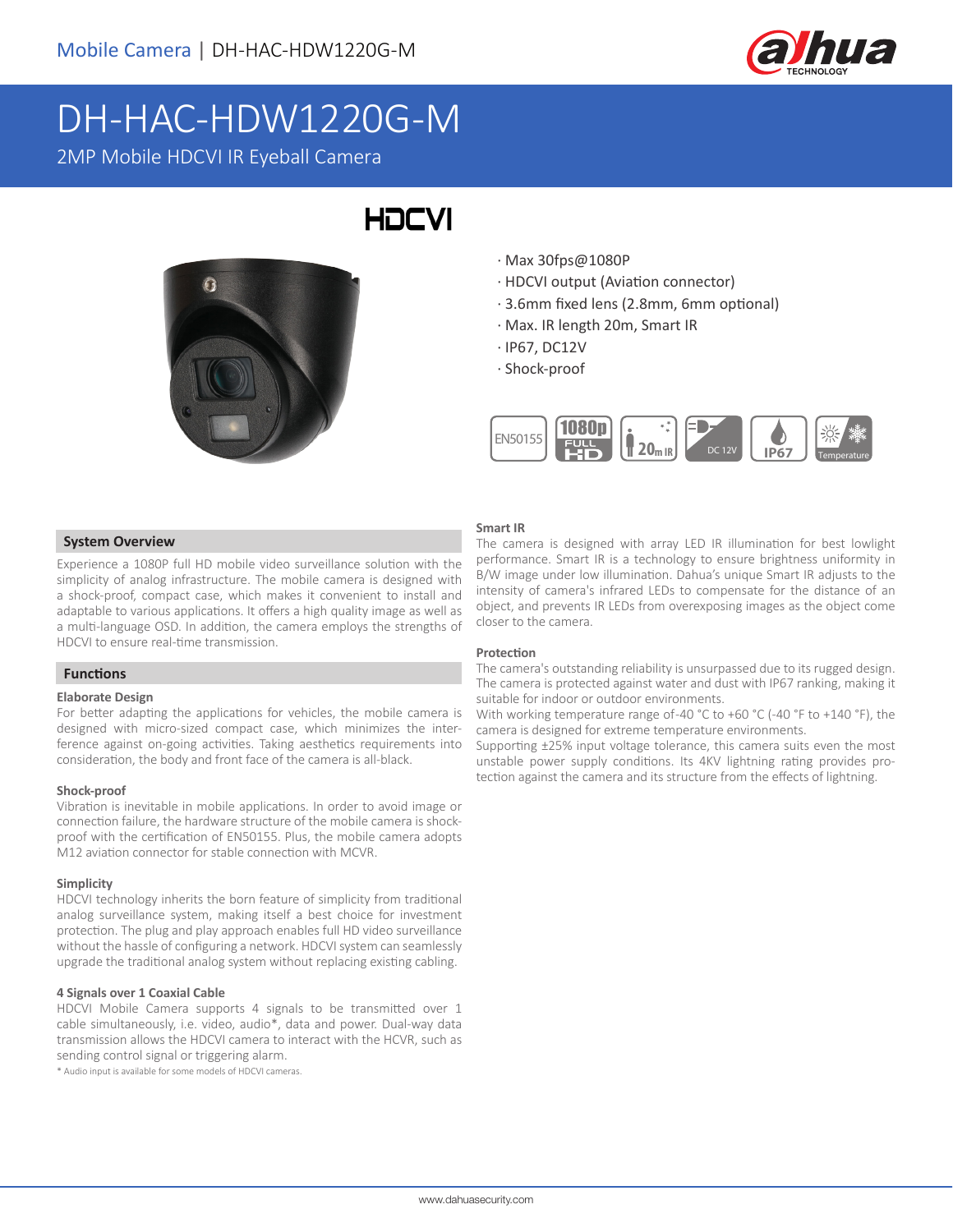### Mobile Camera | DH-HAC-HDW1220G-M

### **Technical Specification**

|--|

| <b>Image Sensor</b>             | 1/2.9" CMOS                                 |  |
|---------------------------------|---------------------------------------------|--|
| <b>Effective Pixels</b>         | 1920(H)×1080(V), 2MP                        |  |
| <b>Scanning System</b>          | Progressive                                 |  |
| <b>Electronic Shutter Speed</b> | PAL: 1/25~1/100000s<br>NTSC: 1/30~1/100000s |  |
| Minimum Illumination            | 0.02Lux/F1.9, 30IRE, OLux IR on             |  |
| S/N Ratio                       | More than 65dB                              |  |
| <b>IR Distance</b>              | Up to 20m (66feet)                          |  |
| IR On/Off Control               | Auto / Manual                               |  |
| <b>IR LEDS</b>                  | $\mathbf{1}$                                |  |
| Lens                            |                                             |  |
| Lens Type                       | Fixed lens / Fixed iris                     |  |
| Mount Type                      | Board-in                                    |  |
| Focal Length                    | 2.8mm/3.6mm/6mm                             |  |
| Max Aperture                    | F1.9/F2.0/F2.0                              |  |
| Angle of View                   | 96°, 82.8°, 51°                             |  |
| <b>Focus Control</b>            | N/A                                         |  |
| <b>Close Focus Distance</b>     | 600/800/1900mm<br>23.6"/31.5"/74.8"         |  |

### DORI Distance

Note: The DORI distance is a "general proximity" of distance which makes it easy to pinpoint the right camera for your needs. The DORI distance is calculated based on sensor specification and lab test result according to EN 62676-4 which defines the criteria for Detect, Observe, Recognize and Identify respectively.

|           | <b>DORI</b><br>Definition | <b>Distance</b>                                           |
|-----------|---------------------------|-----------------------------------------------------------|
| Detect    | 25px/m<br>(8px/ft)        | 2.8mm: 40m(131ft)<br>3.6mm: 57m(187ft)<br>6mm: 86m(281ft) |
| Observe   | 63px/m<br>(19px/ft)       | 2.8mm: 16m(52ft)<br>3.6mm: 23m(75ft)<br>6mm:34m(113ft)    |
| Recognize | 125px/m<br>(38px/ft)      | 2.8mm: 8m(26ft)<br>3.6mm: 11m(37ft)<br>6mm: 17m(56ft)     |
| Identify  | 250ppm<br>(76px/ft)       | $2.8$ mm: $4m(13ft)$<br>3.6mm: 6m(19ft)<br>6mm: 9m(28ft)  |

### Pan / Tilt / Rotation

| Pan/Tilt/Rotation | $Pan: 0^{\circ} \approx 360^{\circ}$<br>Tilt: $0^{\circ}$ $\sim$ 80 $^{\circ}$<br>Rotation: $0^\circ \approx 360^\circ$ |
|-------------------|-------------------------------------------------------------------------------------------------------------------------|
| Video             |                                                                                                                         |
| Resolution        | 1080P (1920×1080)                                                                                                       |
| Frame Rate        | 25/30fps@1080P, 25/30/50/60fps@720P                                                                                     |
| Video Output      | 1-channel BNC HDCVI high definition video output<br>(Aviation connector)                                                |

| Day/Night                                 | Auto (ICR) / Manual                                                                                                                                                  |
|-------------------------------------------|----------------------------------------------------------------------------------------------------------------------------------------------------------------------|
| OSD Menu                                  | Multi-language                                                                                                                                                       |
| <b>BLC Mode</b>                           | BLC / HLC / DWDR                                                                                                                                                     |
| <b>WDR</b>                                | <b>DWDR</b>                                                                                                                                                          |
| Gain Control                              | AGC                                                                                                                                                                  |
| <b>Noise Reduction</b>                    | 2D                                                                                                                                                                   |
| <b>White Balance</b>                      | Auto / Manual                                                                                                                                                        |
| Smart IR                                  | Auto / Manual                                                                                                                                                        |
| Certifications                            |                                                                                                                                                                      |
| Certifications                            | CE (EN55032, EN55024, EN50130-4)<br>FCC (CFR 47 FCC Part 15 subpartB, ANSI C63.4-2014)<br>UL (UL60950-1+CAN/CSA C22.2 No.60950-1)<br>EN50155 (EN50121-3-2, IEC61373) |
| Interface                                 |                                                                                                                                                                      |
| Audio Interface                           | <b>Built-in Mic</b>                                                                                                                                                  |
| <b>Aviation Connector Interface</b>       | 1-power<br>2-video ground<br>3-power ground<br>4-video                                                                                                               |
| Eelectrical                               |                                                                                                                                                                      |
| Power Supply                              | 12V DC ±25%                                                                                                                                                          |
| Power Consumption                         | Max 2.9W (12V DC, IR on)                                                                                                                                             |
| Environmental                             |                                                                                                                                                                      |
| <b>Operating Conditions</b>               | -40°C ~ +60°C (-40°F ~ +140°F) / Less than 90% RH<br>* Start up should be done at above-40°C (-40°F)                                                                 |
| <b>Storage Conditions</b>                 | -40°C ~ +60°C (-40°F ~ +140°F) / Less than 90% RH                                                                                                                    |
| Ingress Protection & Vandal<br>Resistance | <b>IP67</b>                                                                                                                                                          |
| Construction                              |                                                                                                                                                                      |
| Casing                                    | Aluminium                                                                                                                                                            |
| <b>Dimensions</b>                         | Φ62mm×62mm (Φ2.44"×2.44")                                                                                                                                            |
| Net Weight                                | 0.16kg (0.35lb)                                                                                                                                                      |
| <b>Gross Weight</b>                       | 0.23kg (0.51lb)                                                                                                                                                      |